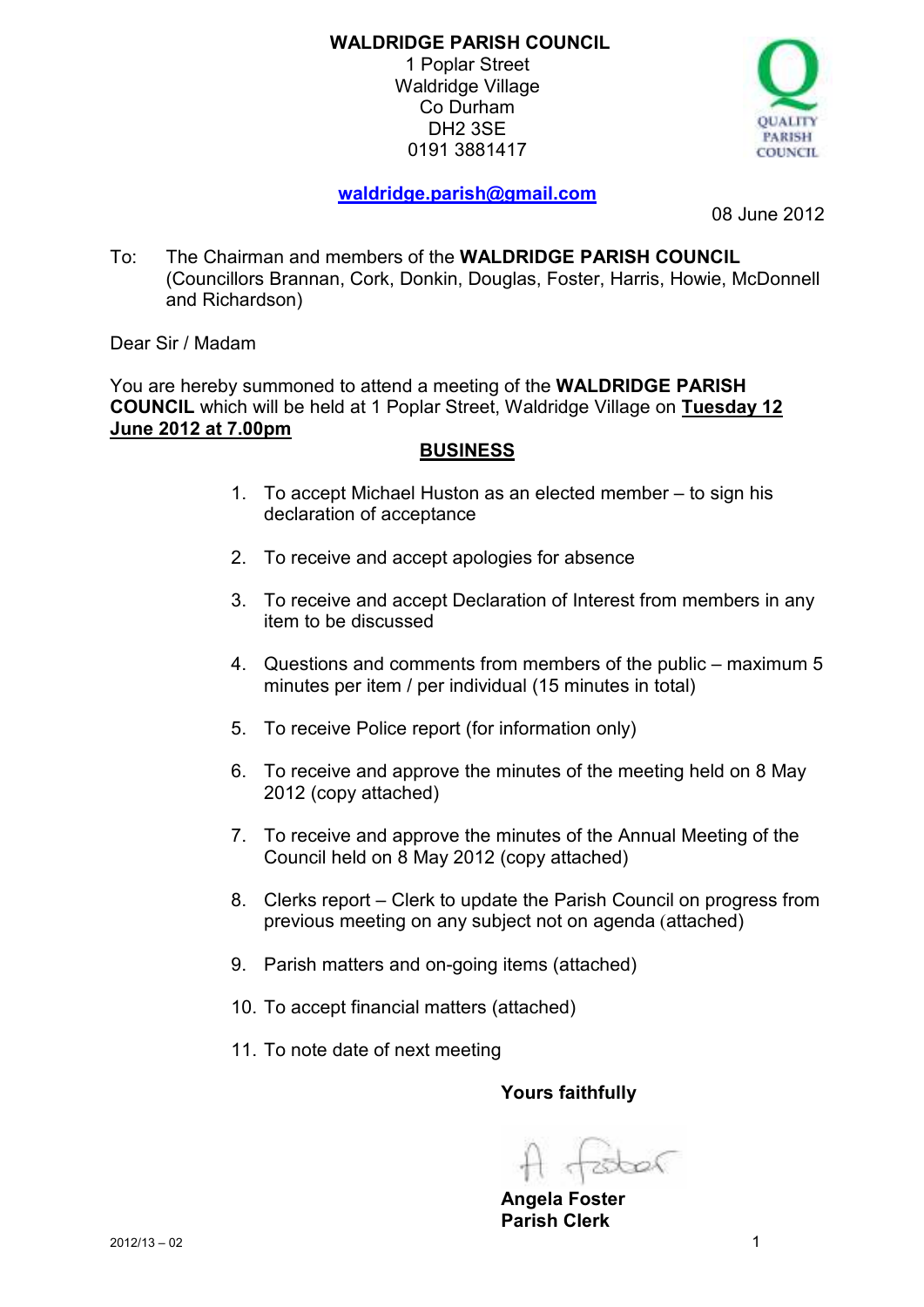## **9. PARISH MATTERS AND ON-GOING ITEMS:**

#### a) **Planning Applications** Clerk

These have previously been sent via e-mail – view online for location/details

| 2/12/00124/FUL | 8 Dunstan Close<br><b>Chester-le-Street</b><br>Durham<br>DH <sub>2</sub> 3HX | Single storey extension to the front |
|----------------|------------------------------------------------------------------------------|--------------------------------------|
|                |                                                                              |                                      |

*Decisions Needed:- What recommendation to give* 

b) **To consider any planning applications received after the agenda was published –** to give Clerk delegated powers to proceed. Clerk

*Decisions Needed:- What recommendation to give* 

c) **General Power of Competence** – The Council are now eligible having met the conditions to gain the (General Power of Competence) (Prescribed Conditions) Order 2012 no 965 – the Clerk gained the qualification needed and there is two thirds of members elected.

| <b>Decisions Needed:-</b> |        |  |  |  | To agree to accept using the power with immediate |
|---------------------------|--------|--|--|--|---------------------------------------------------|
|                           | effect |  |  |  |                                                   |

## d) **Northumbria in Bloom working group**

- i. To receive update from working group held on 29 May 2012
- ii. To agree costs of stones and decide on which to use
- iii. To note date of summer judging
- iv. To discuss position of Oak tree, and feedback from NWL

 *Decisions Needed:- i. To note* 

- 
- *ii. To agree costs and material*
- *iii. To note*
- *iv. To agree planting position*

## e) **Code of Conduct**

To discuss and accept updated code of conduct, to note this is a temporary policy

*Decisions Needed:- To agree* 

#### f) **Section 106 monies**

 To discuss application received from DCC Riverside for stake park to spend section 106 monies received from Barratt homes at Waldridge Lane.

*Decisions Needed:- To discuss application and make comments* 

#### g) **Inn on the Green**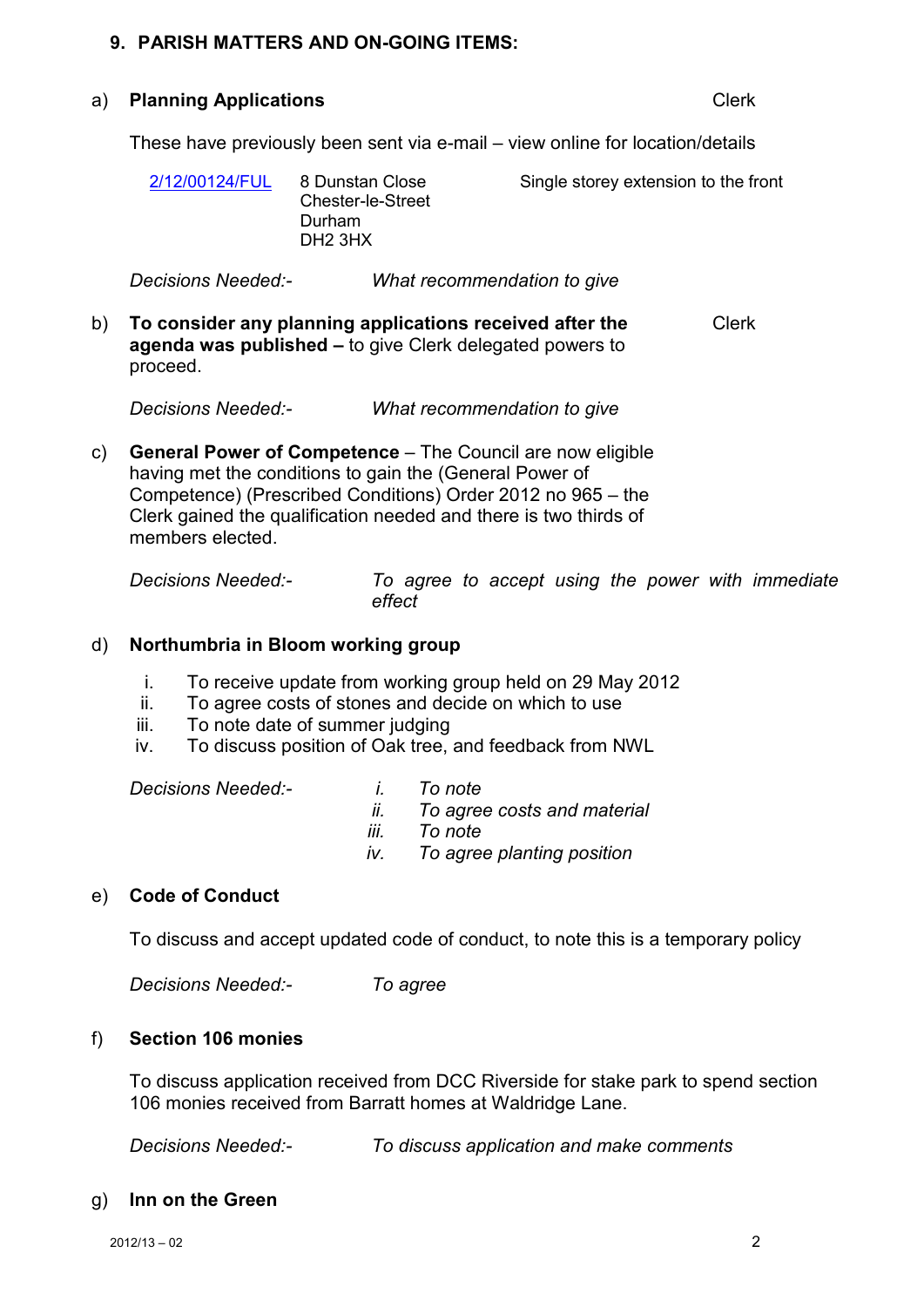|                                         | To discuss feedback received from DCC                                                                    |         |                                                                                    |              |  |  |  |
|-----------------------------------------|----------------------------------------------------------------------------------------------------------|---------|------------------------------------------------------------------------------------|--------------|--|--|--|
|                                         | <i>Decisions Needed:-</i>                                                                                |         | To note update and make comments                                                   |              |  |  |  |
| h)                                      | <b>Medals for fun day</b>                                                                                |         |                                                                                    |              |  |  |  |
|                                         | To discuss costs of medals                                                                               |         |                                                                                    |              |  |  |  |
|                                         | <b>Decisions Needed:-</b>                                                                                |         | To agree purchasing and agree amount                                               |              |  |  |  |
| i)                                      | <b>Beat the Bounds walk</b>                                                                              |         |                                                                                    |              |  |  |  |
|                                         | To discuss arrangements for day                                                                          |         |                                                                                    |              |  |  |  |
|                                         | Decisions Needed:-                                                                                       |         | To agree arrangements                                                              |              |  |  |  |
| $\vert$ )                               | <b>Correspondence received</b> (for discussion / decision / action)                                      |         |                                                                                    | <b>Clerk</b> |  |  |  |
|                                         | İ.                                                                                                       |         | Reply from Queen re letter of congratulations sent – to be framed                  |              |  |  |  |
|                                         | <b>Decisions Needed:-</b>                                                                                |         | <i>i.</i> None needed                                                              |              |  |  |  |
| $\mathsf{k}$                            | Correspondence received after agenda was published                                                       |         |                                                                                    | <b>Clerk</b> |  |  |  |
|                                         | For information only                                                                                     |         | No decision to be made                                                             |              |  |  |  |
| $\vert$                                 | Update from residents association                                                                        |         |                                                                                    |              |  |  |  |
|                                         | To note update received from residents association                                                       |         |                                                                                    |              |  |  |  |
|                                         | <b>Decisions Needed:-</b>                                                                                | To note |                                                                                    |              |  |  |  |
| m)                                      | <b>Welcome sign</b>                                                                                      |         |                                                                                    |              |  |  |  |
| To discuss any feedback re raising sign |                                                                                                          |         |                                                                                    |              |  |  |  |
|                                         | <i>Decisions Needed:-</i>                                                                                |         | To decide if to carry out work                                                     |              |  |  |  |
| n)                                      | <b>Parish rooms</b>                                                                                      |         |                                                                                    |              |  |  |  |
|                                         | I. To discuss quotes received for flooring in toilet<br>II. To discuss quotes received for changing lock |         |                                                                                    |              |  |  |  |
|                                         | <b>Decisions Needed:-</b>                                                                                | II.     | <i>I.</i> To agree price and material<br>To agree to changing lock and agree costs |              |  |  |  |
| $\circ$ )                               | Neighbourhood plan update                                                                                |         |                                                                                    |              |  |  |  |

To discuss update from recently attended presentation, to note date for meeting with planning department – 24 July 2012

*Decisions Needed:- To note date for next meeting* 

p) **AAP forum updates Any attendees Any attendees**